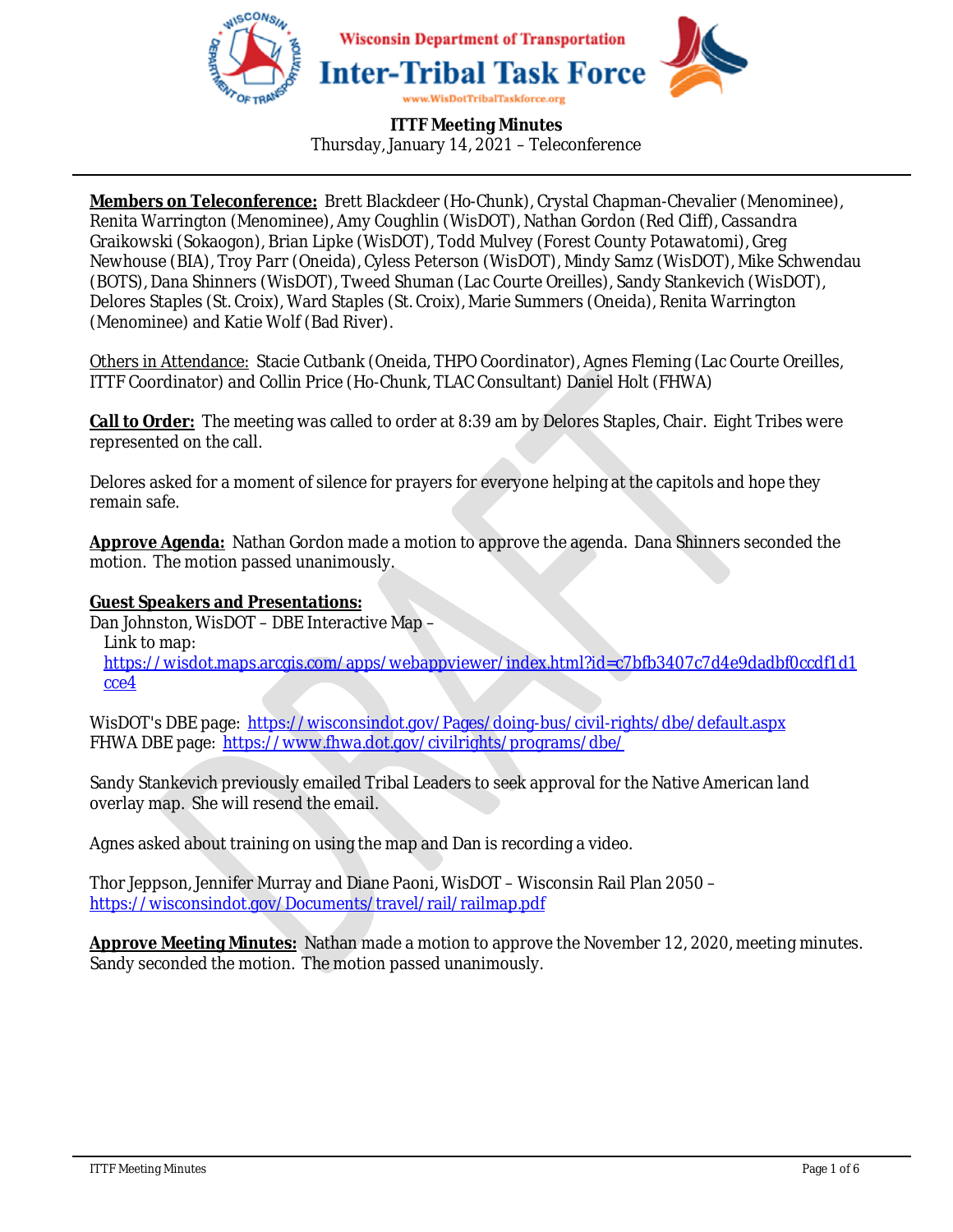

### **ITTF Meeting Minutes**

Thursday, January 14, 2021 – Teleconference

## **Action Items from the November 12, 2020 meeting:**

- Missing and Murdered Indigenous Women Following up on Stacey Schreiber Schinko's request, Agnes sent a survey to the group asking if ITTF should have a representative on the state's MMIW Task Force. Michael Schwendau noted that January is Human Trafficking Awareness Month. He provided the following links –
	- **-** https://www.trucking.org/news-insights/truckers-against-trafficking-launches-man-mancampaign
	- **-** https://truckersagainsttrafficking.org/what-we-do/#
	- **-** https://truckersagainsttrafficking.org/wp-content/uploads/2019/01/Madison-WI-Report.pdf
	- **-** https://truckersagainsttrafficking.org/resource-tools/

Agnes and Michael will invite Sgt. Harman Chahal, Wisconsin State Patrol, to be a guest speaker at the March meeting.

Nathan made a motion to suggest that Sgt. Chahal and Michael Schwendau be suggested as members of the state's MMIW Task Force. Marie Summers seconded the motion. The motion passed unanimously. The letter to the MMIW Task Force will come from Delores Staples and Todd Mulvey.

- **TTP Meeting –** Brett shared that no meetings have been scheduled at this time.
- **NAHP WisDOT Construction Projects List –** Todd requested a list be available of upcoming projects with the Native American Hiring Provision as this could be helpful for future employment opportunities. Cyless noted this should be a TLAC project. Update – Collin Price shared this is in process.
- **Cultural Awareness Curriculum Rollout** Collin shared that a TLAC meeting date has not been set, but plans to share the Curriculum on February 5<sup>th</sup>. Sandy requested that "Save the Dates" be sent to everyone.
- **Awards Category –** Nothing at this time. Agnes and Cyless will form a work group to develop an awards category for the development of potential Tribal services projects that will increase safety awareness and provide funding for projects such as signage and billboards. Update – Cyless will email Agnes her availability for a meeting.
- **Law Enforcement Training and Peer Exchange –** Mike reached out and requested ideas but has not received any responses. He will forward his emails to Agnes.
- **WISLR** Sandy shared that Matt Halada is no longer with WisDOT and hasn't heard back from the WISLR staff.
- **Police Presence in Northern Regions –** Following the Community Maps presentation at the November meeting, Delores Staples requested additional State Police presence in the northern regions. Mike will forward Delores's request, and she noted this should be added to the next meeting agenda. Update – Mike shared that Andi Bill is working on the Strategic Highway Safety Plan Peer Exchange and anyone can participate.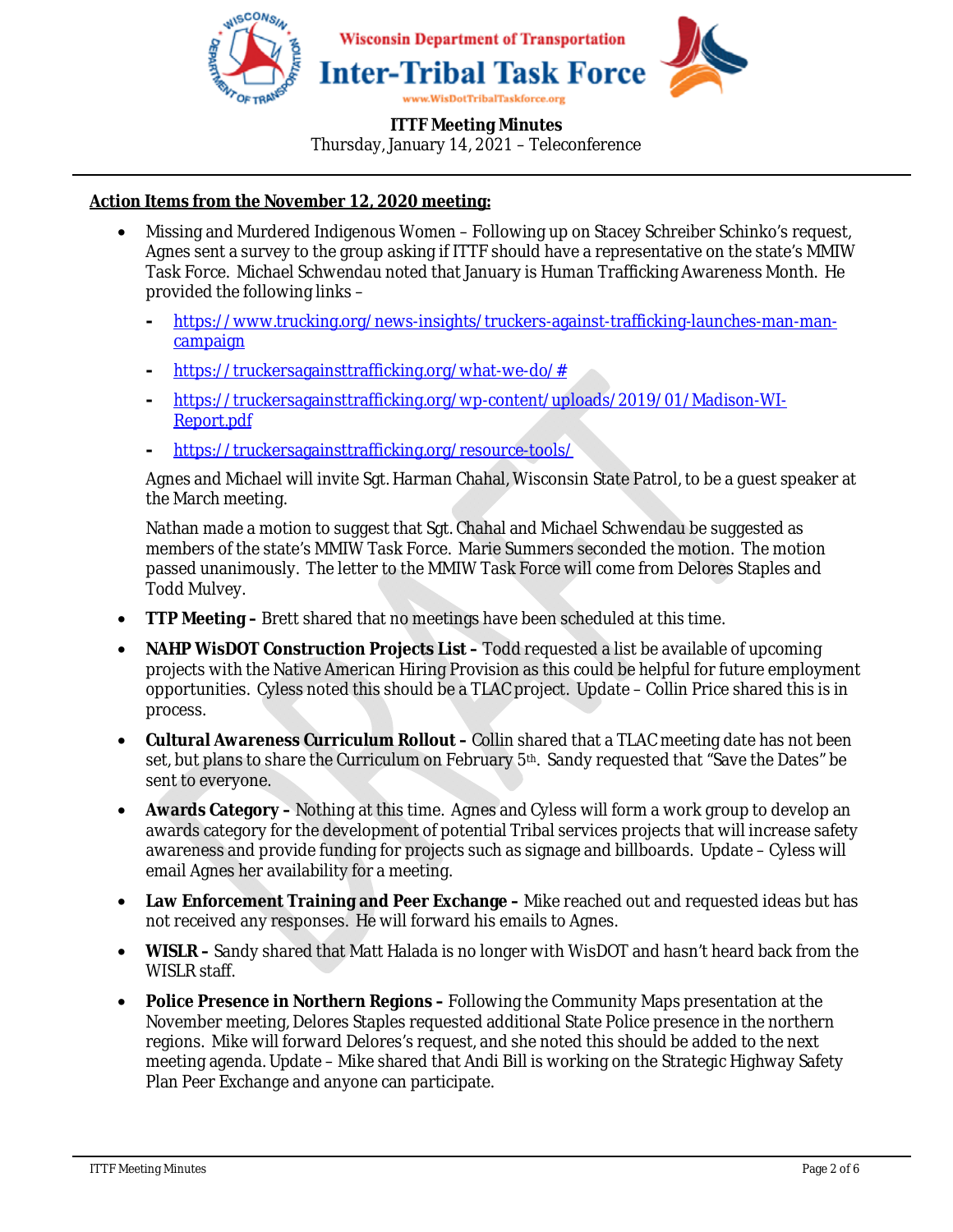

- **Hwy 35 No Passing Status –** Delores asked about the Hwy 35 no passing status, and Sandy will follow up with Aaron. Todd suggested submitting a written request and copy the Secretary. Sandy will provide other contacts to include. Update – Sandy said that Aaron emailed Delores, but Delores didn't receive anything and asked that Ward be included. Sandy will follow up with Aaron.
- **DBE Map** Sandy emailed the group the link and requested approval to include the Native American lands overlay. Sandy will resend the link and request replies.
- **Contacts for THPO –** Stacie Cutbank requests that WisDOT Liaisons share their contacts in transportation and environmental.
- **Suggestions for Guest Speakers at Future ITTF Meetings –** Sandy requested suggestions for future guest speakers and topics.

### **Chairwoman's Report:**

Marie Summers was welcomed to the group, and Kirby Metoxen and Troy Parr (alternate) will remain representatives.

#### **Standing Reports:**

- State Tribal Affairs Program Sandy Stankevich
	- $\circ$  General Update Sandy welcomed Mindy Samz (NC) and Brian Lipke (NE). Brian is replacing Matt Halada, and is the temporary WisDOT Liaison. Sandy noted the position could take six to nine months to fill, and that this is on the priority list.
	- o Cultural Awareness Training Two of the five planned sessions have been held. Sandy would like the other three trainings completed by April, understanding that Richard would have preferred to hold the sessions in person.
	- o Solicitations for ITTF, THPO and TLAC Cyless shared that the contracts end on June 30, 2021, and that solicitations will be sent to all Tribes.
	- o Dual Language Signs Sandy is working with Stacie to write a proposal to FHWA. Stacie asked if unused funds may be used for the purchase of signs, and Sandy replied yes.
- WisDOT Inter-Tribal Task Force Agnes Fleming, ITTF Coordinator
	- o Cultural Awareness Training Agnes is working with Richard, and the next session is scheduled for February 18, 2021. It was noted that the kits should be mailed 10 days in advance of the training to ensure the participants receive their materials.
	- $\circ$  Public Service Announcements (PSAs) Agnes is working with the College of the Menominee Nation and LCO College.
	- o Budget Agnes and Cyless will meet to review the budget. Agnes needs to determine what funds are available for billboards.
	- o Bylaws Agnes shared the work team met last week but only three people were on the call. Committee members include Brett, Crystal, Delores, Sandy and Cyless. Todd will attend if he's available.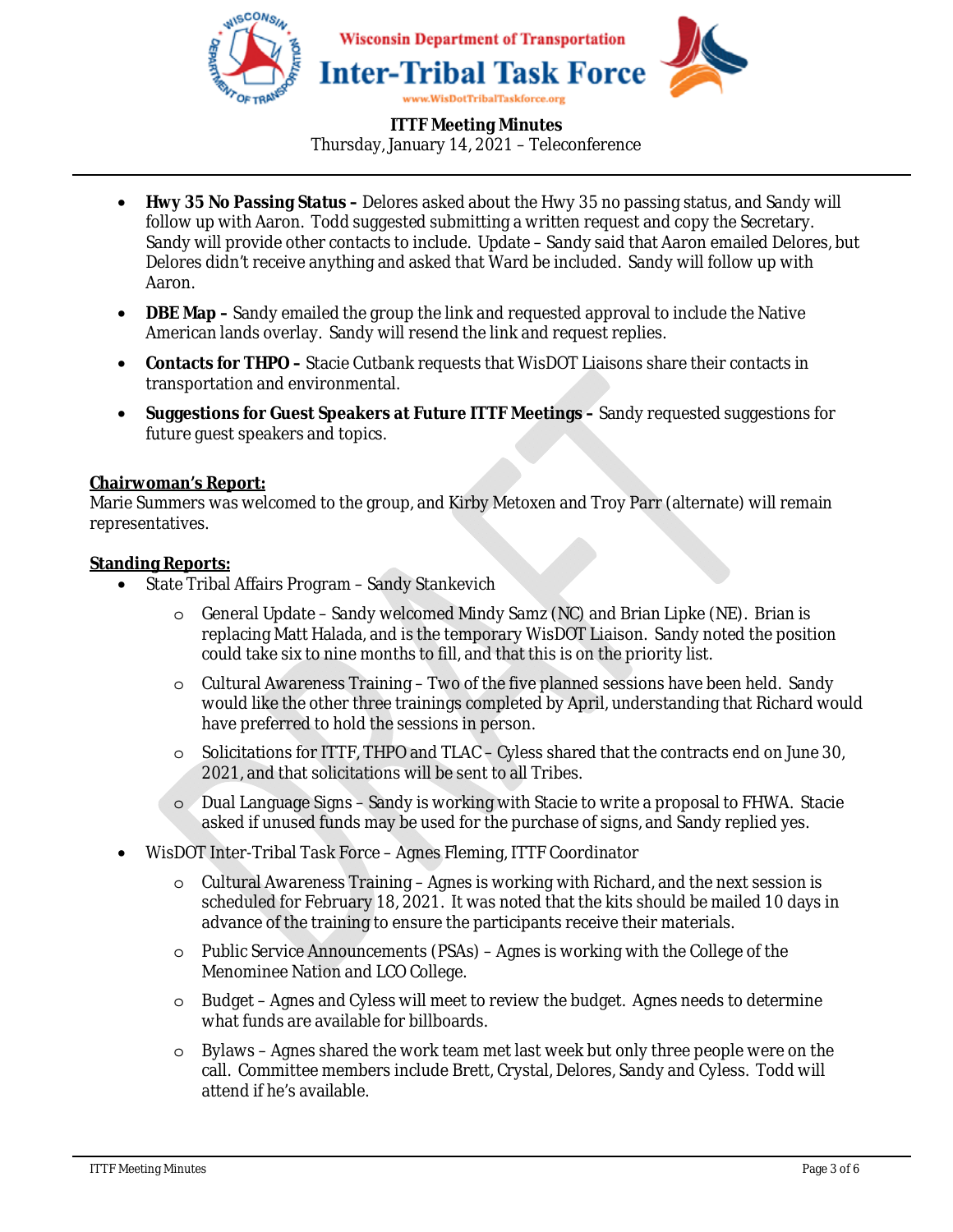

- o Stacey Schreiber Schinko's Billboard Request Stacey is requesting MMIW billboards in each community. Cyless suggested waiting to see what the state MMIW Task Force will be doing, and shared that Stacey is a member of the Task Force.
- Tribal Labor Advisory Committee (TLAC) Collin Price
	- $\circ$  Collin is finalizing a document to circulate to Ron, Cyless and Sandy providing plans for 2021 that include reengaging stakeholders, policy development and a virtual roundtable with stakeholders and Tribal Leaders. He would like to see something tangible by the end of the year for the Secretary's consideration. An item for consideration is Urban outreach.
	- o Collin will be rolling out a webinar series titled "Natives in the Trades" in greater detail at the next TLAC meeting.
- Tribal Historic Preservation Officers (THPO) Stacie Cutbank
	- o The dual language sign project will be funded with funds remaining from the previous year.
	- o No date has been set yet for the Listening Session, and Stacie is meeting with the THPOs this month to discuss topics and track ideas. Stacie requested ideas from everyone on ideas for tracks for the Listening Session. Suggestions received today included:
		- WisDOT Asset Management Brian Lipke will contact Stacie as he shared that he's familiar with this.
		- Five minute video on standard project rollouts that may impact Tribal lands.
	- $\circ$  Stacie talked with Minnesota DOT staff on the dual language signage and Tribal Monitoring.
	- o Stacie provided an overview of upcoming and future trainings.
	- $\circ$  The Wisconsin Inter-Tribal Repatriation Committee (WITRC) is working with the City of Neenah and the Wisconsin State Historical Society for protocols on the remains that were found.

## **Tribal Reports:**

Reports were given by Forest County Potawatomi, Ho-Chunk, Menominee, Oneida, Red Cliff and St. Croix. Katie at Bad River abstained as this was her first meeting.

Crystal Chapman-Chevalier requested trainings and professional development, and suggested topics include:

- Planning for Walking Trails. Stacie and Troy Parr volunteered to talk about their walking trails (Safe Routes to School program - https://wisconsindot.gov/Pages/doing-bus/local-gov/astncepgms/aid/safe-routes/default.aspx)
- Handling Disgruntled and Hostile Contractors
- Project Management Software

Following Nathan Gordon's report, Daniel Holt asked if FHWA has followed up with Jeff and offered assistance if needed.

Following Delores's update, Sandy noted she will follow up with Aaron Gustafson on the speed limit request. Michael will submit another request to Colonel Fish regarding enhanced law enforcement.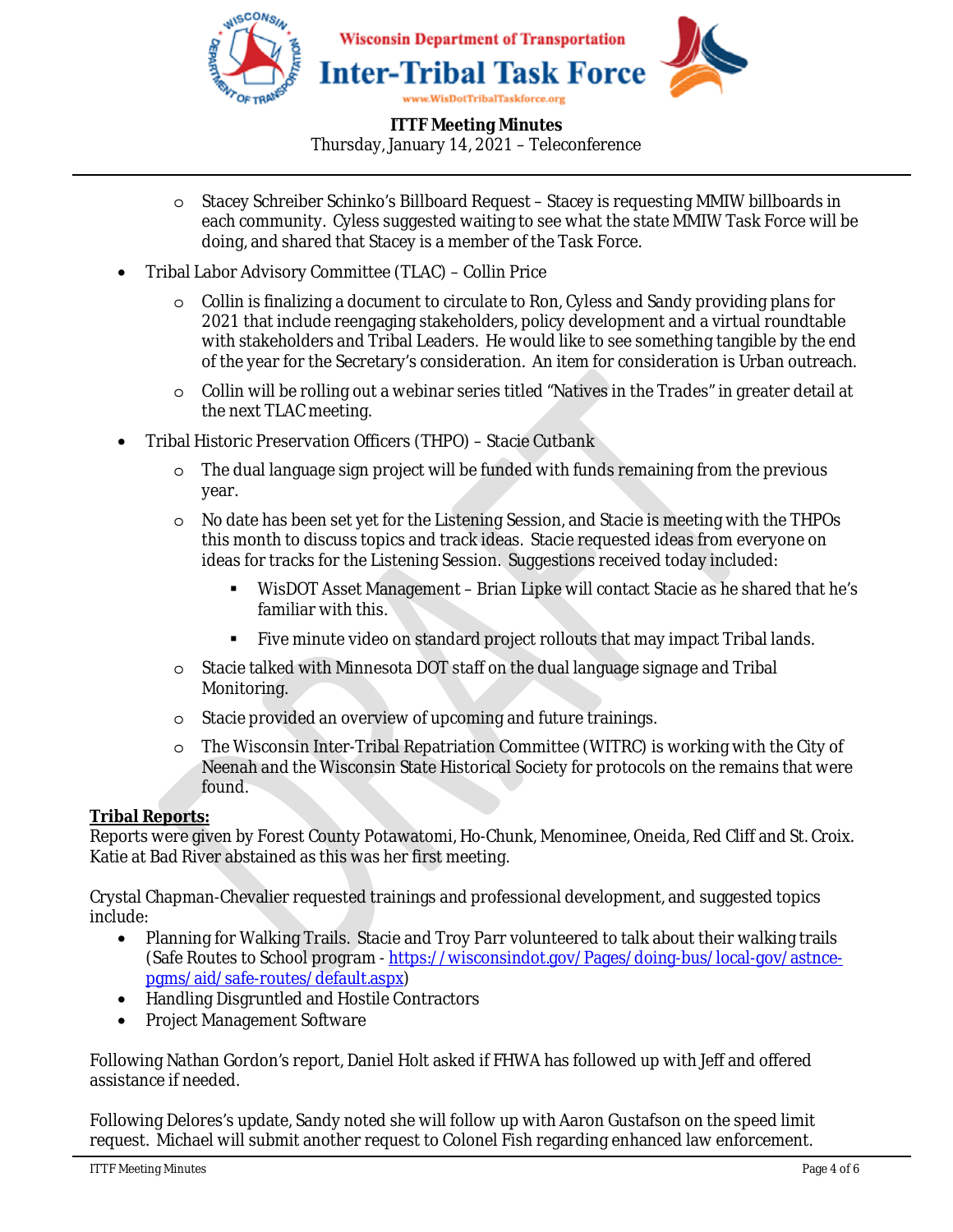

**WisDOT Tribal Liaison Reports:** Amy, SW Region, Aaron NW Region, Dana SE Region provided a report in advance.

**BOTS Report:** Michael updated the group, sharing that there was a significant increase in fatalities in 2020 over 2019. In 2020, there were 589 fatalities from 539 crashes; in 2019, there were 511 fatalities from 493 crashes. He also shared that there was almost a 40% increase in motorcycle fatalities. Nationally, the third quarter 2020 report was released on January 13th, and there was a 4.6% increase in fatalities and serious injuries. This was attributed to a combination of unbelted drivers and alcohol and drug involvement. Marijuana and opioids were involved in almost all of the alcohol crashes, showing multi-intoxicants. This data is preliminary and should be finalized in April.

Michael is contacting the Tribes to determine what can be done about the accident numbers and what assets could be deployed. He shared that he's having trouble reaching people and asked if ITTF Members could assist him in connecting with people.

Michael has been working with the University of Wisconsin Public Health on a report showing the disparities in crash and OWI data. He will share the report when he's done. Michael also shared that he will follow up with Todd on the recommendation to have ITTF apply to the Governor's Bike Pedal Commission.

A virtual highway safety conference will be held in March, and Michael will forward the information to Agnes to share with ITTF Members.

**FHA Report:** Daniel shared that the in December 2020, an omnibus bill was passed that included \$2 billion for discretionary highway infrastructure programs, and \$1 billion for national infrastructure investments with cost sharing waivers for grants in rural areas. He's hoping for greater flexibility in the grants, and is meeting monthly about grant programs.

He also shared that an automated vehicle comprehensive plan is now open for public comment and will forward Agnes the link to share with ITTF Members. The Manual on Uniform Traffic Control Devices (MUTCD) has a notice of public comment for amendment, and Daniel will also send this link to Agnes to be shared as it could relate to dual language signage.

**Adjourn:** A motion to adjourn was made by Crystal and seconded by Michael. The motion passed unanimously. The meeting adjourned at 12:10 pm.

### **January 14th Action Items:**

- Agnes and Michael will invite Sgt. Harman Chahal, Wisconsin State Patrol, to be a guest speaker at the March meeting.
- Delores and Todd will send a letter to the MMIW Task Force suggesting Sgt. Chahal and Michael Schwendau be added as members of the Task Force.
- Brett will update the group on upcoming TTP meetings.
- Collin will update the TLAC website to include a NAHP WisDOT Construction Projects List.